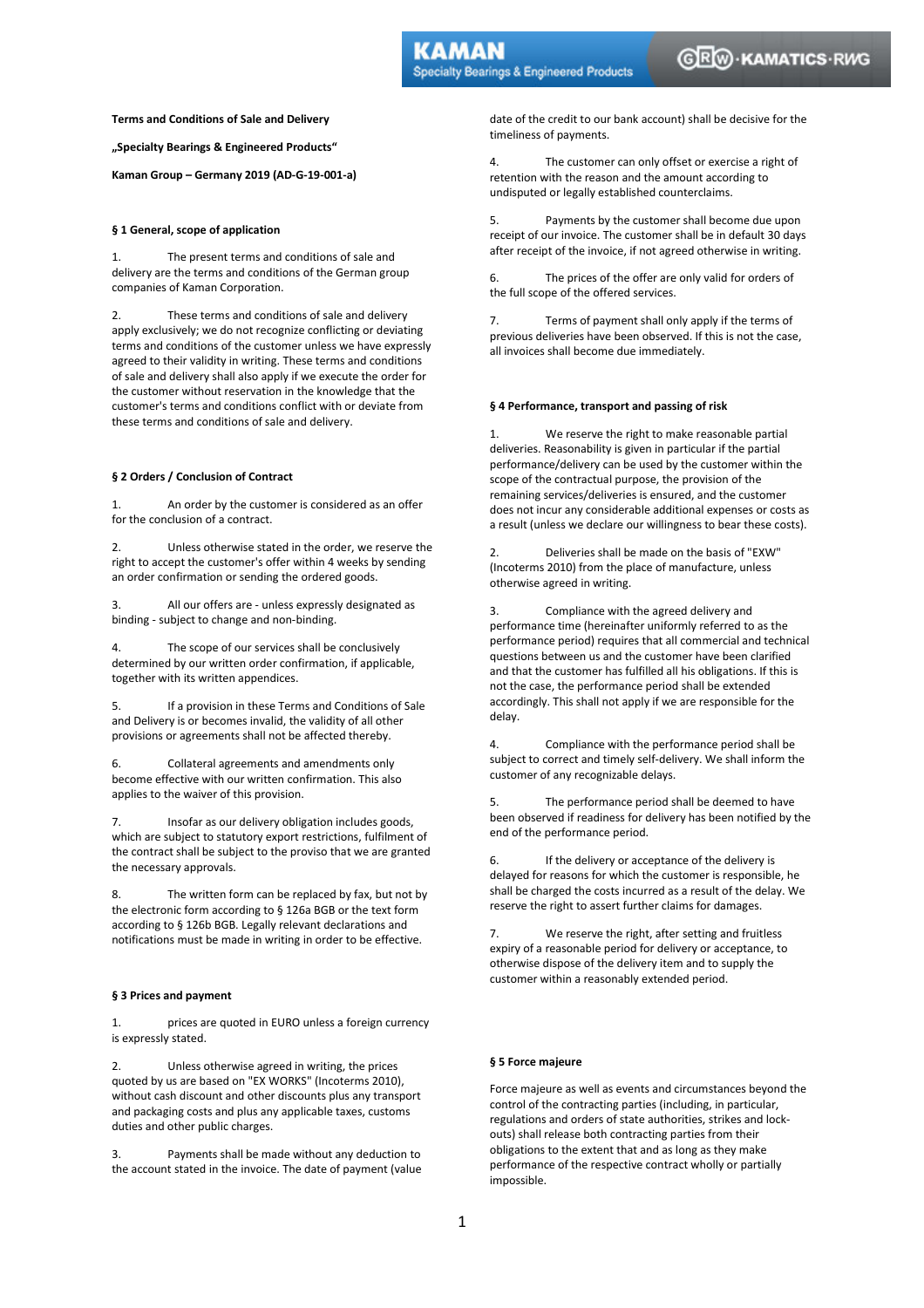## **§ 6 Retention of title**

1. Until full payment of all our current and future claims arising from the purchase contract and an ongoing business relationship (secured claims), we reserve title to the goods sold.

2. The goods subject to retention of title may neither be pledged to third parties nor transferred by way of security until the secured claims have been paid in full. The customer must inform us immediately in writing if an application is filed for the opening of insolvency proceedings or if the goods belonging to us are seized by third parties (e.g. attachments).

3. If the customer acts in breach of contract, in particular if the purchase price due is not paid, we shall be entitled to withdraw from the contract in accordance with the statutory provisions or/and demand the return of the goods on the basis of retention of title. The demand for surrender does not at the same time include the declaration of withdrawal from the contract; rather, we are entitled to only demand surrender of the goods and to reserve the right to withdraw from the contract. If the customer does not pay the due purchase price, we may only assert these rights if we have previously unsuccessfully set the customer a reasonable deadline for payment or if such setting of a deadline is dispensable according to the statutory regulations.

4. The customer shall be entitled to resell and/or process the goods in accordance with subsection c. below, subject to retention of title in the ordinary course of business. In this case, the following provisions shall apply in addition:

a. The retention of title shall extend to the full value of the products resulting from the processing, mixing or combining of our goods, whereby we shall be deemed the manufacturer. If the ownership rights of third parties remain in force in the case of processing, mixing or combining with goods of third parties, we shall acquire co-ownership in proportion to the invoice values of the processed, mixed or combined goods. In all other respects, the same shall apply to the resulting product as to the goods delivered under retention of title.

b. The customer hereby assigns to us by way of security any claims against third parties arising from the resale of the goods or the product, either in their entirety or in the amount of our co-ownership share pursuant to the preceding paragraph. We accept the assignment. The obligations of the customer stated in para. 2 shall also apply with regard to the assigned claims.

c. The customer shall remain authorized alongside us to collect the claim. We undertake not to collect the claim as long as the customer meets his payment obligations towards us, there is no defect in his ability to pay and we do not assert the retention of title by exercising a right in accordance with para. 3. If this is the case, however, we can demand that the customer informs us of the assigned claims and their debtors, provides all information necessary for collection, hands over the relevant documents and informs the debtors (third parties) of the assignment. In this case we shall also be entitled to revoke the customer's authority to further sell and process the goods subject to retention of title.

d. If the realizable value of the securities exceeds our claims by more than 10%, we shall release securities of our choice at the customer's request.

1. The statutory provisions shall apply to the customer's rights in the event of defects and defects of title (including incorrect and short delivery as well as improper assembly or defective assembly instructions), unless otherwise stipulated below. In all cases, the statutory special provisions shall remain unaffected upon final delivery of the unprocessed goods to a consumer, even if the consumer has further processed them (supplier recourse pursuant to §§ 478 BGB). Claims arising from supplier recourse are excluded if the defective goods have been further processed by the customer or another entrepreneur, e.g. by installation in another product.

2. The basis of our liability for defects is above all the agreement reached on the condition of the goods. All product descriptions which are the subject of the individual contract or which have been made public by us (in particular in catalogues or on our Internet homepage) shall be regarded as an agreement on the quality of the goods.

3. If the quality has not been agreed, it is to be judged according to the legal regulation whether a defect is present or not (§ 434 Paragraph 1 S. 2 and 3 BGB). However, we assume no liability for any public statements made by the manufacturer or other third parties (e.g. advertising statements).

4. The customer's claims for defects presuppose that he has fulfilled his statutory obligations to inspect and give notice of defects (§§ 377, 381 HGB). If a defect becomes apparent upon delivery, inspection or at any later point in time, we must be notified thereof in writing without delay. In any case, obvious defects must be reported in writing within three (3) working days of delivery and defects not recognizable during the inspection within the same period of time from discovery. If the customer fails to properly, inspect the goods and/or give notice of defects, our liability for the defect not reported or not reported in a timely manner or not properly shall be excluded in accordance with the statutory provisions.

5. If the delivered item is defective, we can first choose whether we provide subsequent performance by remedying the defect (subsequent improvement) or by supplying a defectfree item (replacement delivery). Our right to refuse subsequent performance under the statutory conditions shall remain unaffected.

6. We shall be entitled to make the subsequent performance owed dependent on the customer paying the purchase price due. However, the customer shall be entitled to retain a reasonable part of the purchase price in proportion to the defect.

7. The customer must give us the time and opportunity necessary for the subsequent performance owed, in particular to hand over the goods complained of for inspection purposes. In the event of a replacement delivery, the customer shall return the defective item to us in accordance with the statutory provisions. Subsequent performance shall include neither the removal of the defective item nor its reinstallation if we were originally not obliged to install it.

8. We shall bear or reimburse the expenses necessary for the purpose of inspection and subsequent performance, in particular transport, travel, labor and material costs as well as any dismantling and installation costs, in accordance with the statutory provisions, if a defect actually exists. Otherwise we may demand reimbursement from the customer for the costs incurred as a result of the unjustified request to remedy the defect (in particular testing and transport costs), unless the lack of defectiveness was not apparent to the customer.

## **§ 7 Warranty claims of the customer**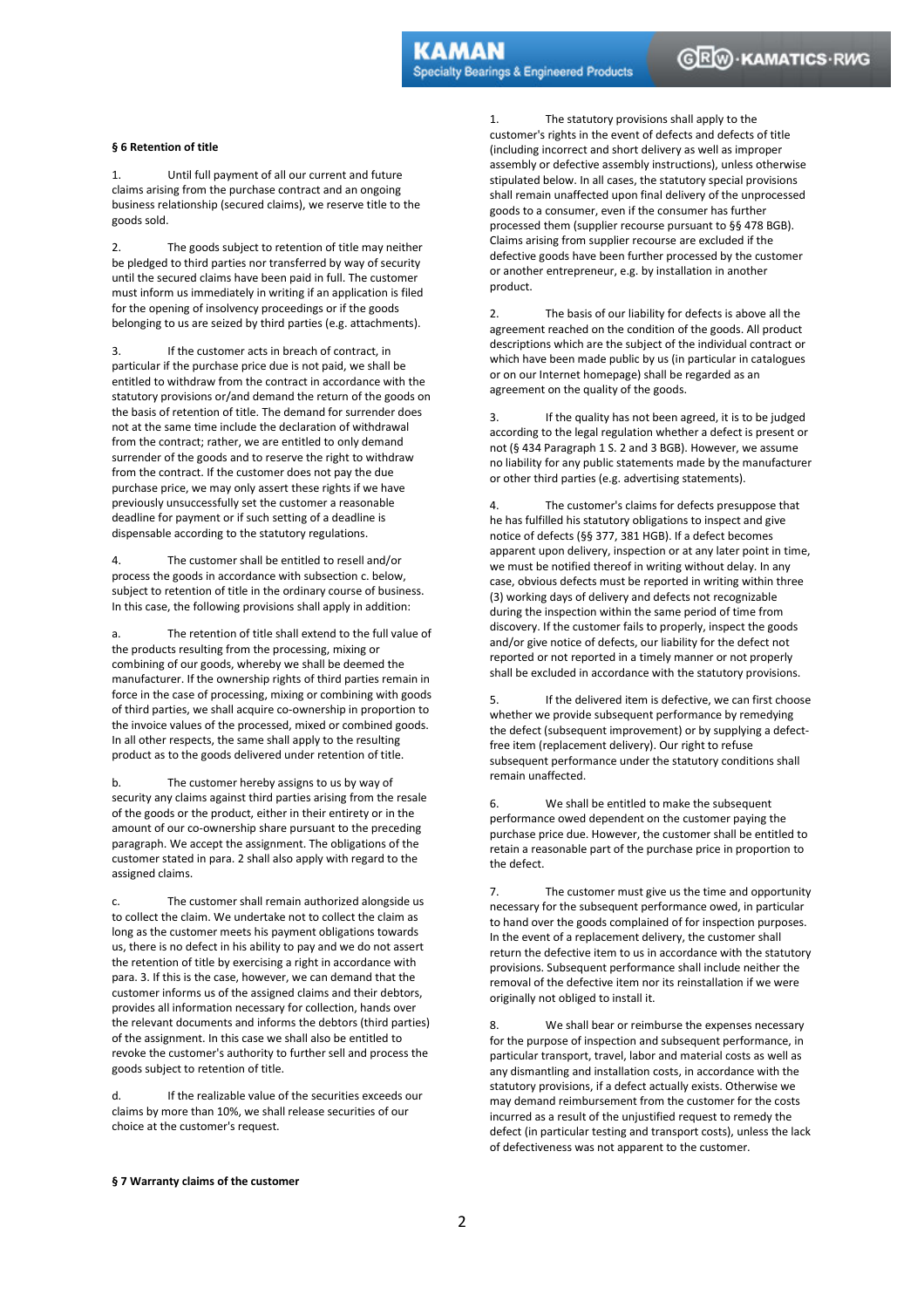9. In urgent cases, e.g. if operational safety is endangered or to prevent disproportionate damage, the customer has the right to remedy the defect himself and to demand reimbursement from us for the objectively necessary expenses. We must be informed immediately, if possible in advance, of any such self-remedy. The right of self-remedy does not exist if we would be entitled to refuse corresponding subsequent performance in accordance with the statutory provisions.

10. If the supplementary performance has failed or a reasonable period to be set by the customer for the supplementary performance has expired unsuccessfully or is dispensable according to the statutory provisions, the customer may withdraw from the purchase contract or reduce the purchase price. In the case of an insignificant defect, however, there is no right of withdrawal.

11. Claims of the customer for damages or reimbursement of futile expenses shall only exist in accordance with § 8 even in the case of defects and shall otherwise be excluded.

# **§ 8 Other Liability & Force Majeure**

1. Unless otherwise stated in these Terms and Conditions of Sale and Delivery, including the following provisions, we shall be liable in the event of a breach of contractual and non-contractual obligations in accordance with the statutory provisions.

2. We shall be liable for damages - irrespective of the legal basis - within the scope of liability for culpable intent and gross negligence. In the case of simple negligence, we shall only be liable subject to a milder standard of liability in accordance with statutory provisions (e.g. for care in our own affairs):

a. for damages resulting from injury to life, body or health,

b. for damages arising from the not inconsiderable breach of an essential contractual obligation (obligation the fulfilment of which is essential for the proper performance of the contract and the observance of which the contractual partner regularly relies on and may rely on); in this case, however, our liability shall be limited to compensation for the foreseeable, typically occurring damage.

3. The limitations of liability resulting from § 8.2 shall also apply to breaches of duty by or for the benefit of persons whose fault we are responsible for in accordance with statutory provisions. They shall not apply if we have fraudulently concealed a defect or assumed a guarantee for the quality of the goods and for claims of the purchaser under the Product Liability Act.

4. The customer may only withdraw or terminate due to a breach of duty which does not consist of a defect if we are responsible for the breach of duty. A free right of termination of the customer (especially according to §§ 651, 649 BGB) is excluded. Otherwise, the statutory requirements and legal consequences shall apply.

5. We shall also be released from our obligation to perform if the prerequisites of the above paragraph have been met by one or more suppliers.

## **§ 9 Statute of limitations**

1. Notwithstanding § 438 para. 1 no. 3 BGB, the general limitation period for claims arising from material defects and defects of title shall be one year from delivery. If acceptance has been agreed, the statute of limitations shall commence upon acceptance.

2. If, however, the goods are a product which has been used for a building in accordance with its usual use and which has caused its defectiveness, the limitation period shall be five (5) years from delivery in accordance with the statutory provisions (§ 438 para. 1 no. 2 BGB). Other special statutory provisions on limitation (in particular § 438 para. 1 no. 1, para. 3, §§ 444, 445b BGB) shall also remain unaffected.

3. The above limitation periods of the sales law also apply to contractual and non-contractual claims for damages of the customer based on a defect of the goods, unless the application of the regular statutory limitation period (§§ 195, 199 BGB) would lead to a shorter limitation period in individual cases. However, claims for damages by the customer pursuant to § 8 para. 2 sentence 1 and sentence 2(a) as well as pursuant to the Product Liability Act shall become statute-barred exclusively in accordance with the statutory limitation periods.

# **§ 10 Data Protection and Information on Foreign Trade Restrictions**

1. Any personal data transmitted to us shall be used exclusively for the purpose of fulfilling the business relationship. To the extent permitted by law, we will use internal and/or external data processors for data processing. You can find more detailed information on our website. If the customer provides us with personal data within the scope of the business relationship, we assume that he will do so on the basis of the necessary legal basis. Should claims be made against us by persons concerned which relate to the alleged lack of a legal basis for the transfer of such personal data from the customer to us, the customer shall indemnify us against all claims by such persons upon first written request.

2. The customer shall provide us in writing with all information required for the examination and, if necessary, obtaining of an export license. Should the customer provide us with no or only insufficient information about the consignee, the end-user, the final destination and intended purpose of the goods, we reserve the right to withdraw from the contract. Should the customer demonstrably have provided us with false information about the true end-use of our products, the customer shall indemnify us against all damages and costs upon first written request, unless the customer is not responsible for the false information.

## **§ 11 Choice of law and place of jurisdiction**

1. The law of the Federal Republic of Germany shall apply to these Terms and Conditions of Sale and Delivery and the contractual relationship between us and the customer, to the exclusion of international uniform law, in particular the UN Convention on Contracts for the International Sale of Goods.

2. If the customer is a merchant as defined by the German Commercial Code, a legal entity under public law or a special fund under public law, the exclusive - also international - place of jurisdiction for all disputes arising directly or indirectly from the contractual relationship shall be the place of business of our respective group company which has a concrete business relationship with the customer. The place of business of the Group companies is listed in the footer of these Terms and Conditions of Sale and Delivery. The same applies if the